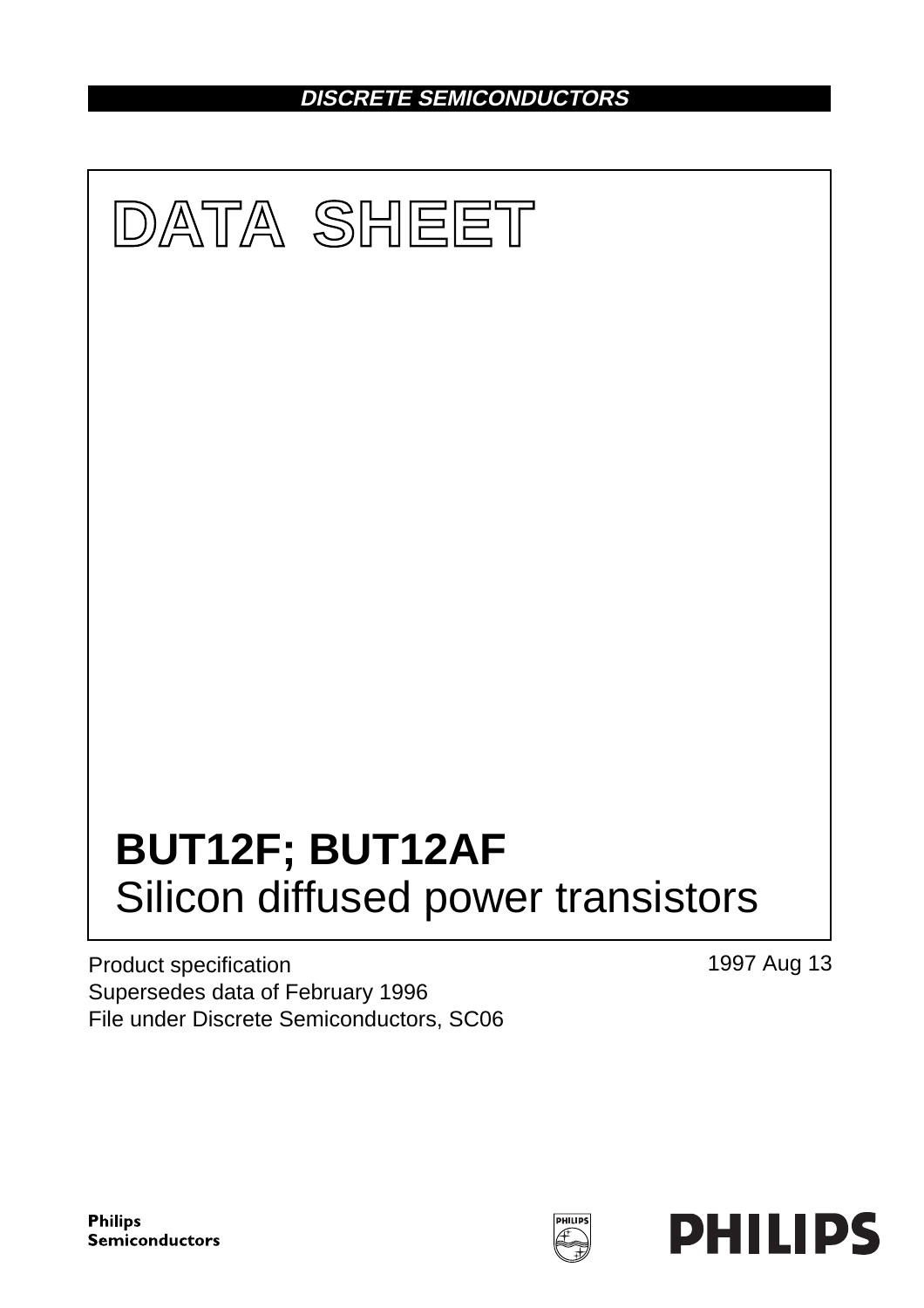### **DESCRIPTION**

High-voltage, high-speed, glass-passivated NPN power transistor in a SOT186 plastic package.

## **APPLICATIONS**

- Converters
- Inverters
- Switching regulators
- Motor control systems.

### **PINNING**

| <b>PIN</b> | <b>DESCRIPTION</b>                                 |  |
|------------|----------------------------------------------------|--|
|            | base                                               |  |
| 2          | collector                                          |  |
| 3          | emitter                                            |  |
| mb         | mounting base; electrically isolated from all pins |  |



## **QUICK REFERENCE DATA**

| <b>SYMBOL</b>      | <b>PARAMETER</b>                     | <b>CONDITIONS</b>                  | MAX. | <b>UNIT</b> |
|--------------------|--------------------------------------|------------------------------------|------|-------------|
| V <sub>CESM</sub>  | collector-emitter peak voltage       | $V_{BE} = 0$                       |      |             |
|                    | BUT <sub>12</sub> F                  |                                    | 850  | V           |
|                    | BUT12AF                              |                                    | 1000 | V           |
| V <sub>CEO</sub>   | collector-emitter voltage            | open base                          |      |             |
|                    | BUT12F                               |                                    | 400  | V           |
|                    | BUT12AF                              |                                    | 450  | V           |
| V <sub>CEsat</sub> | collector-emitter saturation voltage | see Figs 7 and 9                   | 1.5  | $\vee$      |
| $I_{\text{Csat}}$  | collector saturation current         |                                    |      |             |
|                    | BUT12F                               |                                    | 6    | A           |
|                    | BUT12AF                              |                                    | 5    | A           |
| I <sub>C</sub>     | collector current (DC)               | see Figs 2 and 4                   | 8    | A           |
| $I_{CM}$           | collector current (peak value)       | see Fig.2                          | 20   | A           |
| $P_{\text{tot}}$   | total power dissipation              | $T_h \leq 25$ °C; see Fig.3        | 23   | W           |
| $t_{\rm f}$        | fall time                            | resistive load; see Figs 11 and 12 | 0.8  | μs          |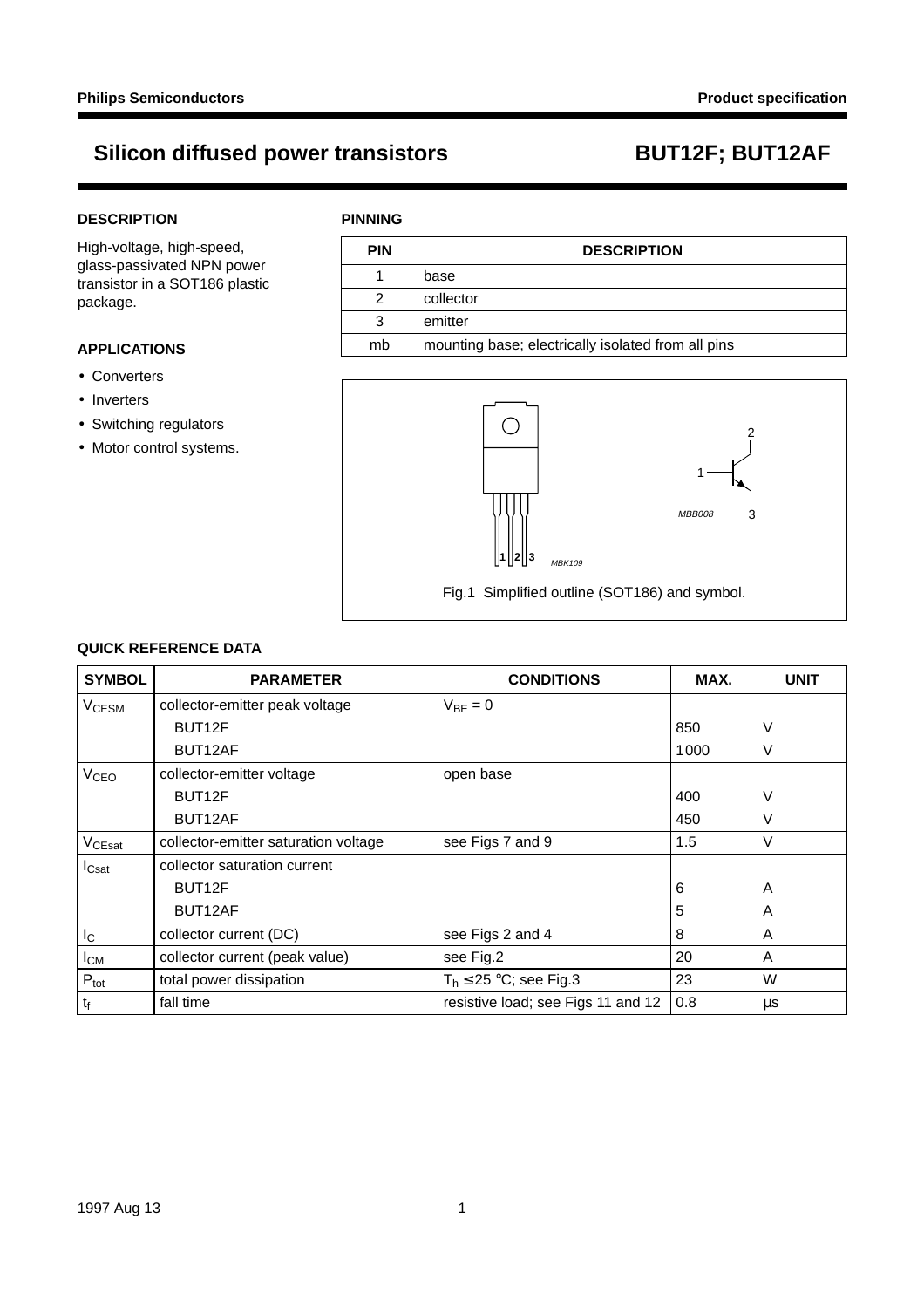## **THERMAL CHARACTERISTICS**

| <b>SYMBOL</b> | <b>PARAMETER</b>                                      | <b>CONDITIONS</b> | <b>VALUE</b> | <b>UNIT</b> |
|---------------|-------------------------------------------------------|-------------------|--------------|-------------|
| $R_{th i-h}$  | thermal resistance from junction to external heatsink | note 1            | 5.5          | K/W         |
|               |                                                       | note 2            | 3.9          | K/W         |
| $R_{th\ j-a}$ | thermal resistance from junction to ambient           |                   | 55           | K/W         |

### **Notes**

- 1. Mounted **without** heatsink compound and 30 ±5 N force on centre of package.
- 2. Mounted **with** heatsink compound and 30 ±5 N force on centre of package.

### **LIMITING VALUES**

In accordance with the Absolute Maximum Rating System (IEC 134).

| <b>SYMBOL</b>              | <b>PARAMETER</b>               | <b>CONDITIONS</b>                  | MIN.  | MAX.   | <b>UNIT</b> |
|----------------------------|--------------------------------|------------------------------------|-------|--------|-------------|
| <b>V<sub>CESM</sub></b>    | collector-emitter peak voltage | $V_{BE} = 0$                       |       |        |             |
|                            | BUT <sub>12</sub> F            |                                    |       | 850    | V           |
|                            | BUT12AF                        |                                    |       | 1000   | V           |
| <b>V<sub>CEO</sub></b>     | collector-emitter voltage      | open base                          |       |        |             |
|                            | BUT <sub>12</sub> F            |                                    |       | 400    | V           |
|                            | BUT12AF                        |                                    |       | 450    | V           |
| $I_{\text{Csat}}$          | collector saturation current   |                                    |       |        |             |
|                            | BUT <sub>12F</sub>             |                                    |       | 6      | A           |
|                            | BUT12AF                        |                                    |       | 5      | A           |
| $I_{\rm C}$                | collector current (DC)         | see Figs 2 and 4                   | —     | 8      | A           |
| $I_{CM}$                   | collector current (peak value) | see Fig.2                          |       | 20     | A           |
| l <sub>B</sub>             | base current (DC)              |                                    |       | 4      | A           |
| <b>I</b> <sub>BM</sub>     | base current (peak value)      |                                    |       | 6      | A           |
| $P_{\text{tot}}$           | total power dissipation        | $T_h \le 25$ °C; see Fig.3; note 1 |       | 23     | W           |
| ${\mathsf T}_{\text{stg}}$ | storage temperature            |                                    | $-65$ | $+150$ | $^{\circ}C$ |
| $T_i$                      | junction temperature           |                                    |       | 150    | $^{\circ}C$ |

### **Note**

1. Mounted **without** heatsink compound and 30 ±5 N force on centre of package.

### **ISOLATION CHARACTERISTICS**

| <b>SYMBOL</b>      | <b>PARAMETER</b>                                                       | TYP. | MAX. | UNIT |
|--------------------|------------------------------------------------------------------------|------|------|------|
| V <sub>isolM</sub> | isolation voltage from all terminals to external heatsink (peak value) |      | 1500 |      |
| ∪isol              | isolation capacitance from collector to external heatsink              |      | 12   | рF   |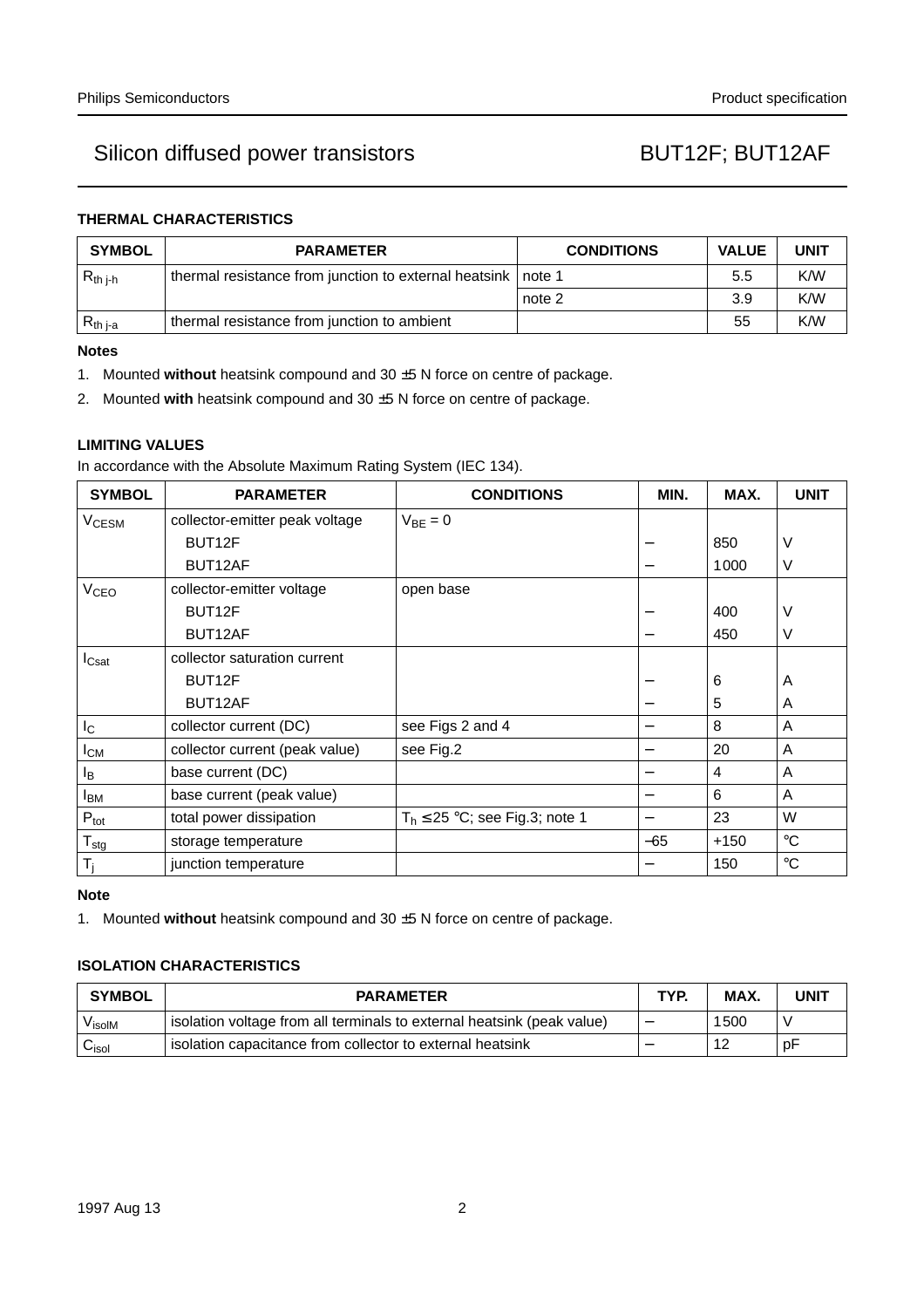## **CHARACTERISTICS**

 $T_i = 25$  °C unless otherwise specified.

| <b>SYMBOL</b>                               | <b>PARAMETER</b>                            | <b>CONDITIONS</b>                                                                | MIN.                     | TYP.                     | MAX.                    | <b>UNIT</b> |
|---------------------------------------------|---------------------------------------------|----------------------------------------------------------------------------------|--------------------------|--------------------------|-------------------------|-------------|
| V <sub>CEOsust</sub>                        | collector-emitter sustaining voltage        | $I_C = 100$ mA; $I_{Boff} = 0$ ; L = 25 mH;                                      |                          |                          |                         |             |
|                                             | BUT12F                                      | see Figs 5 and 6                                                                 | 400                      |                          |                         | V           |
|                                             | BUT12AF                                     |                                                                                  | 450                      |                          |                         | V           |
| V <sub>CEsat</sub>                          | collector-emitter saturation voltage        |                                                                                  |                          |                          |                         |             |
|                                             | BUT12F                                      | $I_C = 6$ A; $I_B = 1.2$ A; see<br>Figs 7 and 9                                  |                          |                          | 1.5                     | V           |
|                                             | BUT12AF                                     | $I_C = 5$ A; $I_B = 1$ A; see<br>Figs 7 and 9                                    | $\qquad \qquad -$        | $\qquad \qquad -$        | 1.5                     | V           |
| V <sub>BEsat</sub>                          | base-emitter saturation voltage             |                                                                                  |                          |                          |                         |             |
|                                             | BUT12F                                      | $I_C = 6$ A; $I_B = 1.2$ A; see Fig.7                                            | $\qquad \qquad -$        |                          | 1.5                     | V           |
|                                             | BUT12AF                                     | $I_C = 5$ A; $I_B = 1$ A; see Fig.7                                              | $\equiv$                 | $\overline{\phantom{0}}$ | 1.5                     | $\vee$      |
| $I_{\text{CES}}$                            | collector-emitter cut-off current           | $V_{CE}$ = $V_{CESMmax}$ ; $V_{BE}$ = 0; note 1                                  | $\qquad \qquad -$        | $\overline{\phantom{0}}$ | 1                       | mA          |
|                                             |                                             | $V_{CE}$ = $V_{CESMmax}$ ; $V_{BE}$ = 0;<br>$T_i = 125 °C$ ; note 1              | $\qquad \qquad -$        |                          | 3                       | mA          |
| <b>I</b> EBO                                | emitter-base cut-off current                | $V_{EB} = 9 V; I_C = 0$                                                          | $\overline{\phantom{0}}$ |                          | 10                      | mA          |
| $h_{FE}$                                    | DC current gain                             | $V_{CE} = 5 V$ ; $I_C = 10$ mA; see Fig.10                                       | 10                       | 18                       | 35                      |             |
|                                             |                                             | $V_{CE} = 5 V$ ; $I_C = 1 A$ ; see Fig.10                                        | 10                       | 20                       | 35                      |             |
|                                             | Switching times resistive load (see Fig.12) |                                                                                  |                          |                          |                         |             |
| $t_{on}$                                    | turn-on time                                |                                                                                  |                          |                          |                         |             |
|                                             | BUT12F                                      | $I_{Con} = 6$ A; $I_{Bon} = -I_{Boff} = 1.2$ A                                   |                          |                          | 1                       | μs          |
|                                             | BUT12AF                                     | $I_{Con} = 5$ A; $I_{Bon} = -I_{Boff} = 1$ A                                     | $\overline{\phantom{0}}$ | $\overline{\phantom{0}}$ | $\mathbf{1}$            | μs          |
| $t_{s}$                                     | storage time                                |                                                                                  |                          |                          |                         |             |
|                                             | BUT12F                                      | $I_{Con} = 6$ A; $I_{Bon} = -I_{Boff} = 1.2$ A                                   | $\qquad \qquad -$        | $\qquad \qquad -$        | 4                       | μs          |
|                                             | BUT12AF                                     | $I_{Con} = 5$ A; $I_{Bon} = -I_{Boff} = 1$ A                                     | $\overline{a}$           | $\equiv$                 | $\overline{\mathbf{4}}$ | $\mu s$     |
| $t_{f}$                                     | fall time                                   |                                                                                  |                          |                          |                         |             |
|                                             | BUT12F                                      | $I_{Con} = 6$ A; $I_{Bon} = -I_{Boff} = 1.2$ A                                   | $\qquad \qquad -$        | $\qquad \qquad -$        | 0.8                     | μs          |
|                                             | BUT12AF                                     | $I_{Con} = 5$ A; $I_{Bon} = -I_{Boff} = 1$ A                                     | $\equiv$                 | $\overline{\phantom{0}}$ | 0.8                     | $\mu s$     |
| Switching times inductive load (see Fig.14) |                                             |                                                                                  |                          |                          |                         |             |
| $t_{\rm s}$                                 | storage time                                |                                                                                  |                          |                          |                         |             |
|                                             | BUT12F                                      | $I_{Con} = 6$ A; $I_{Bon} = 1.2$ A;<br>$V_{CL}$ = 250 V; T <sub>c</sub> = 100 °C |                          | 1.9                      | 2.5                     | μs          |
|                                             | BUT12AF                                     | $I_{Con} = 5$ A; $I_{Bon} = 1$ A;<br>$V_{CL}$ = 300 V; T <sub>c</sub> = 100 °C   | $\overline{\phantom{0}}$ | 1.9                      | 2.5                     | $\mu s$     |
| $t_f$                                       | fall time                                   |                                                                                  |                          |                          |                         |             |
|                                             | BUT12F                                      | $I_{Con} = 6$ A; $I_{Bon} = 1.2$ A;<br>$V_{CL}$ = 250 V; T <sub>c</sub> = 100 °C |                          | 200                      | 300                     | ns          |
|                                             | BUT12AF                                     | $I_{Con} = 5$ A; $I_{Bon} = 1$ A;<br>$V_{CL}$ = 300 V; T <sub>c</sub> = 100 °C   |                          | 200                      | 300                     | ns          |

## **Note**

1. Measured with a half-sinewave voltage (curve tracer).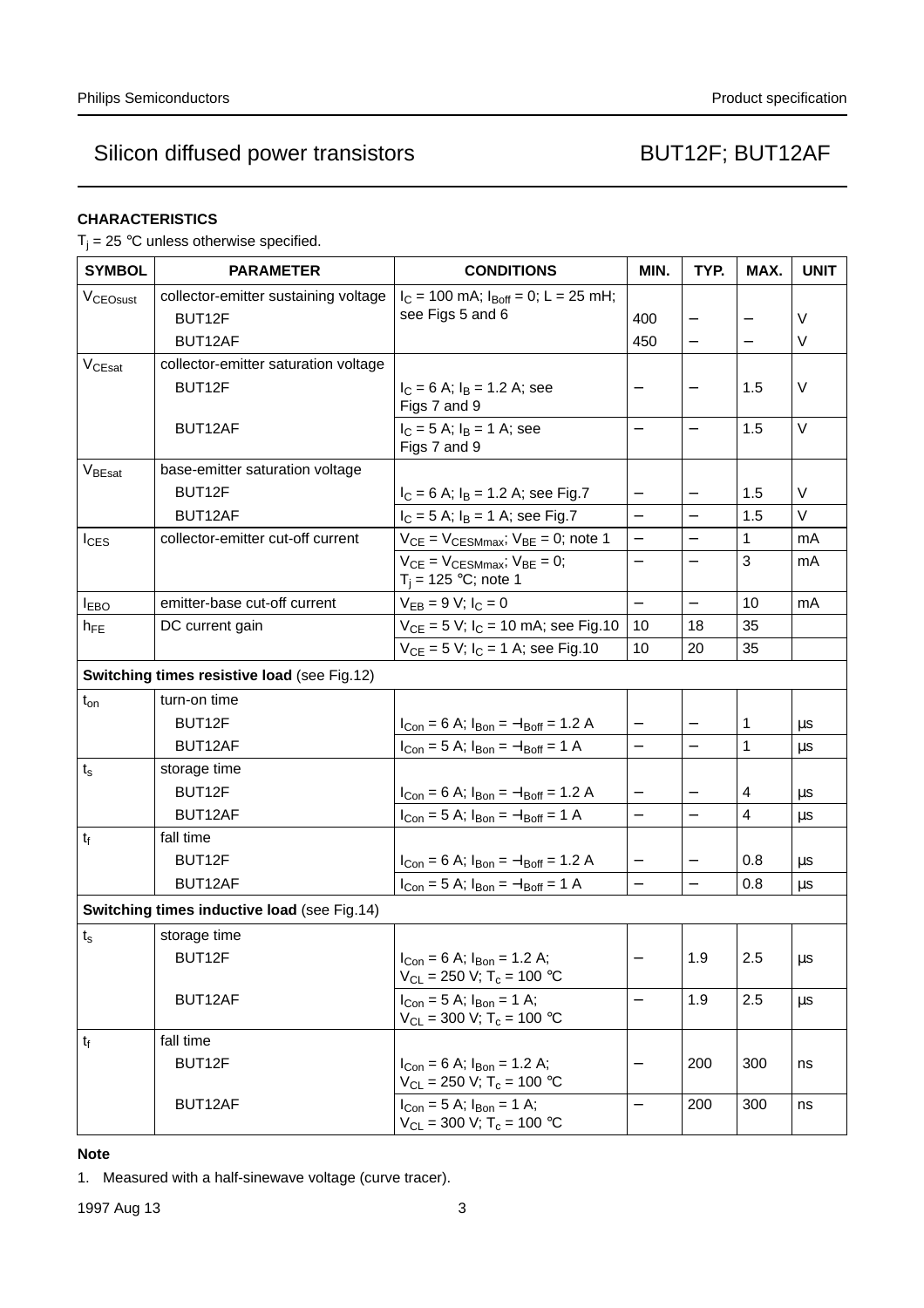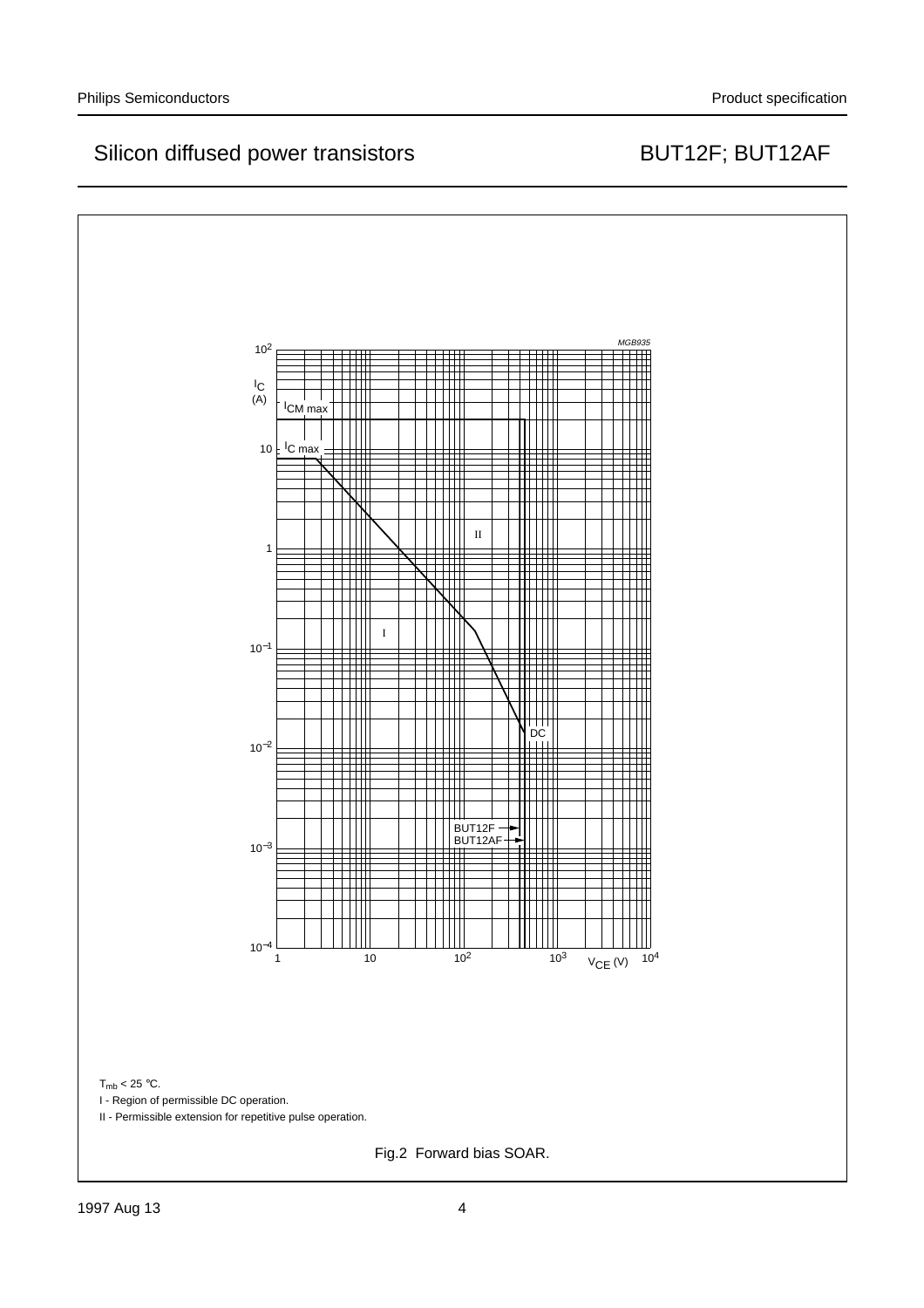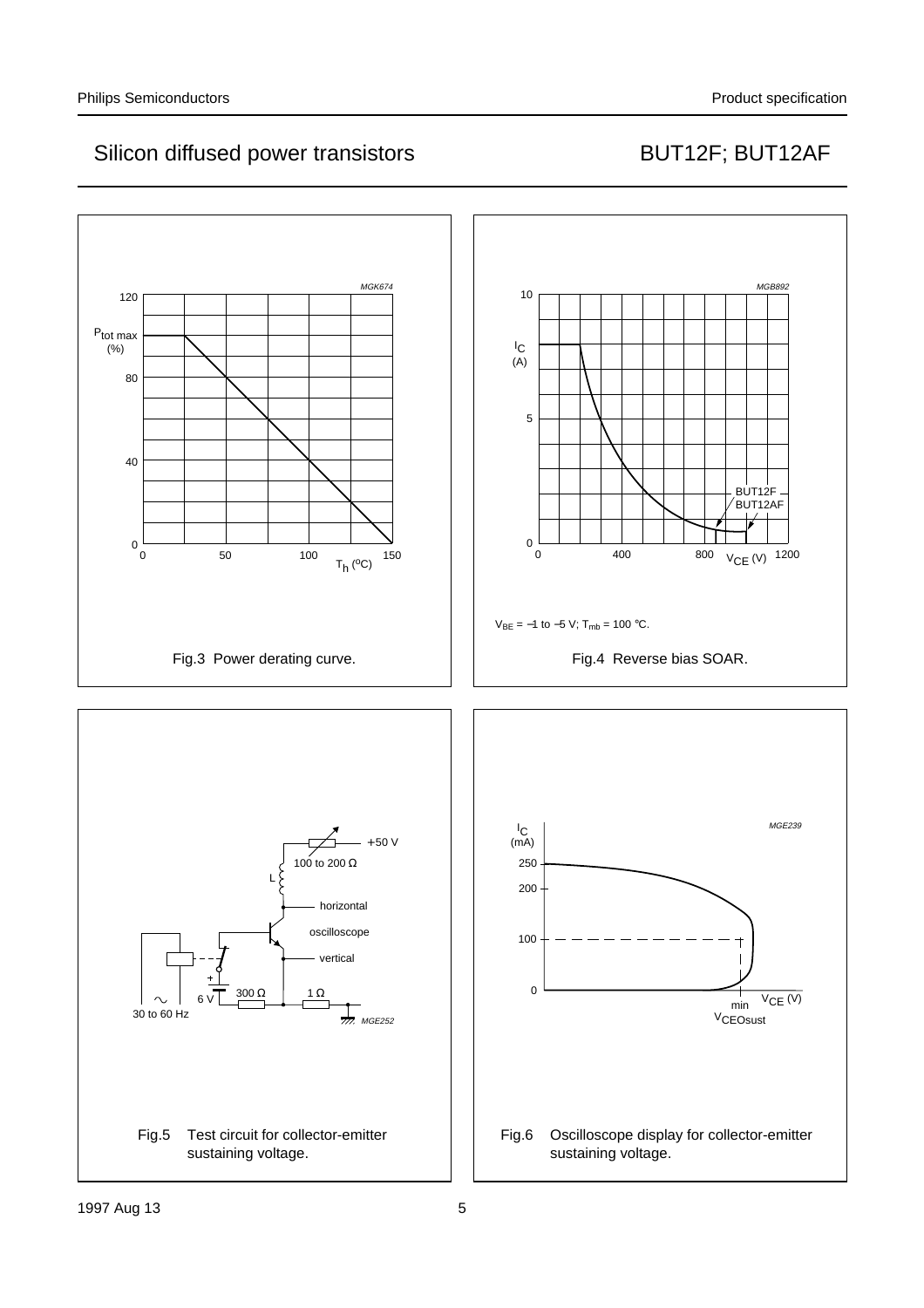

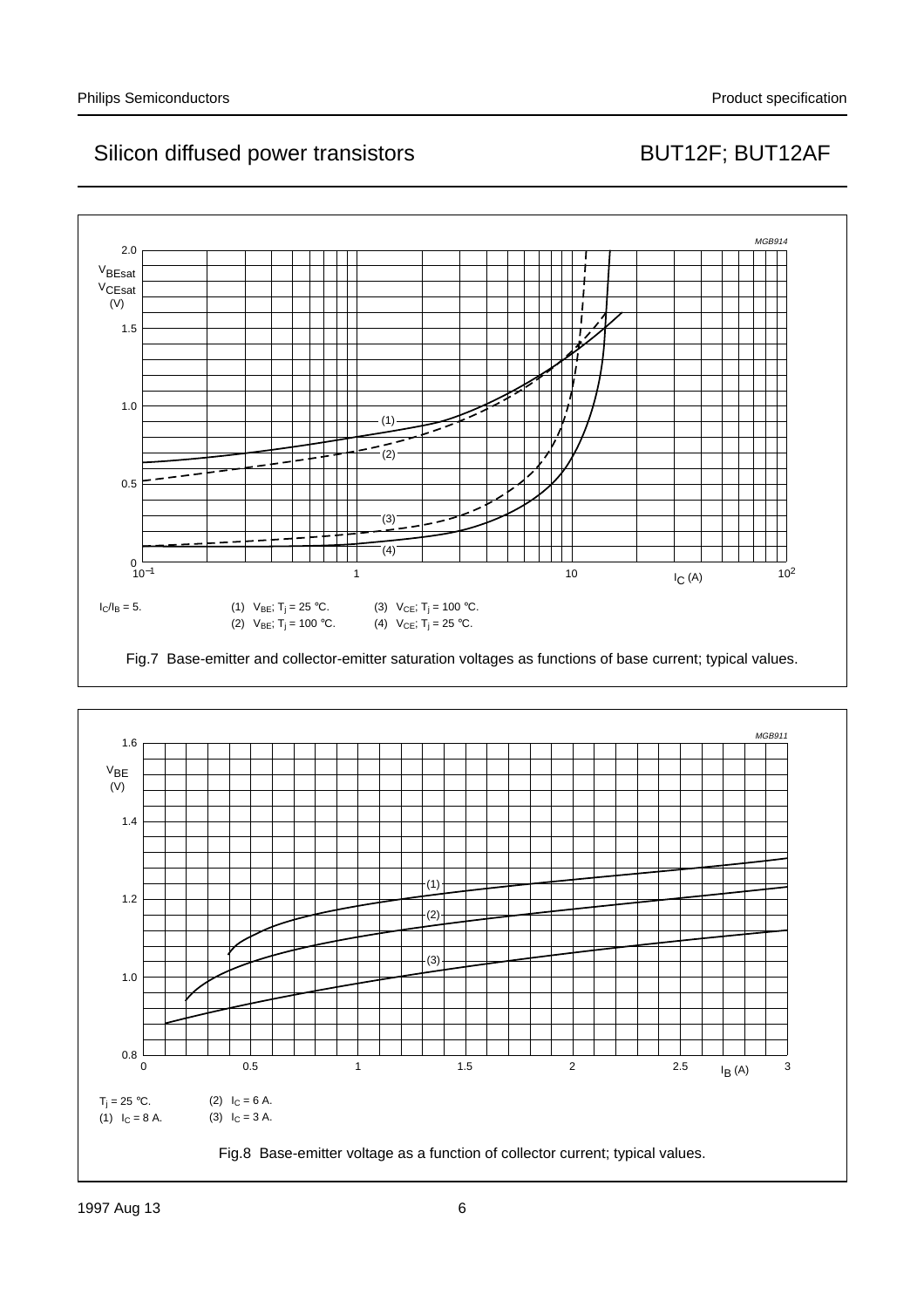





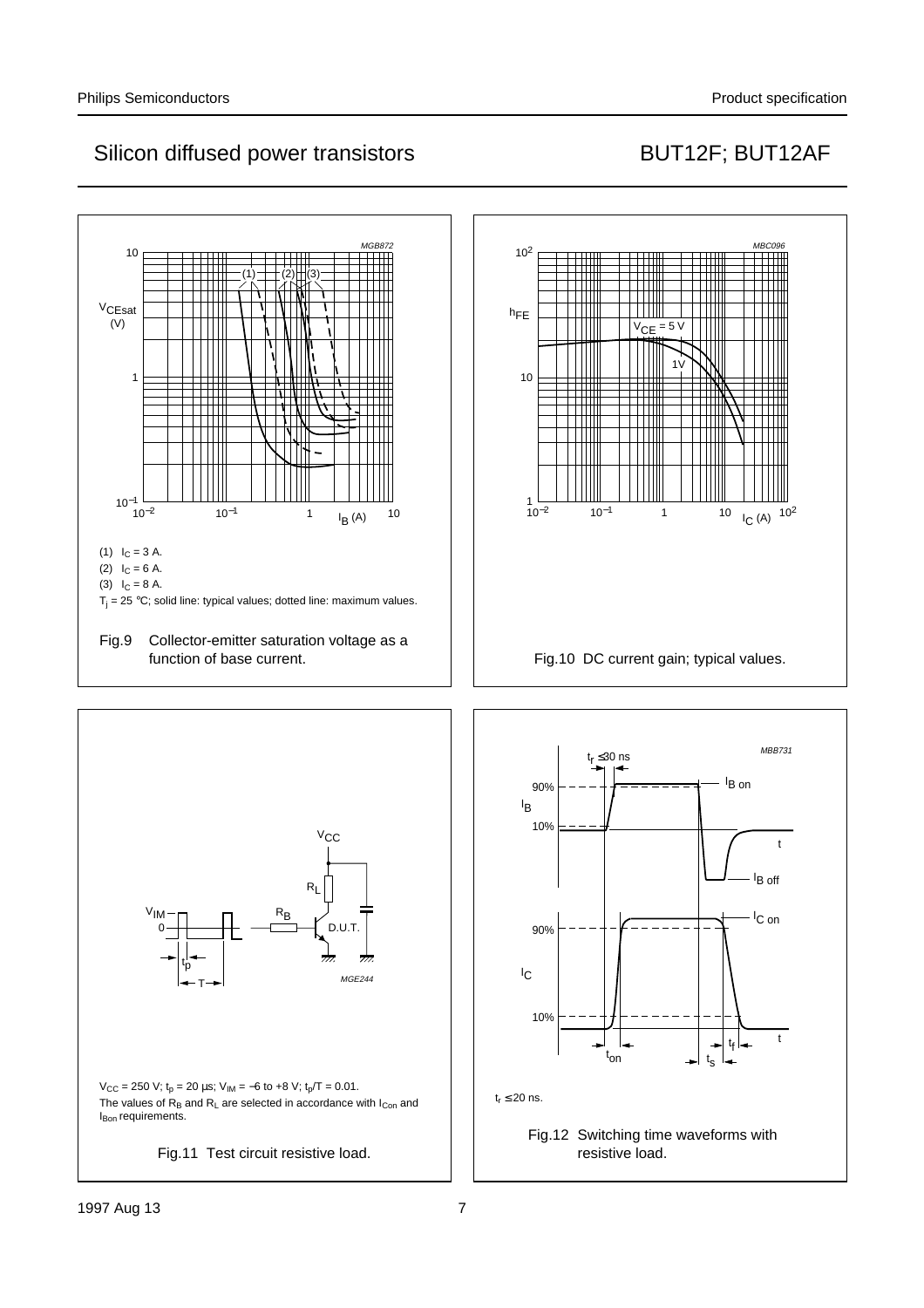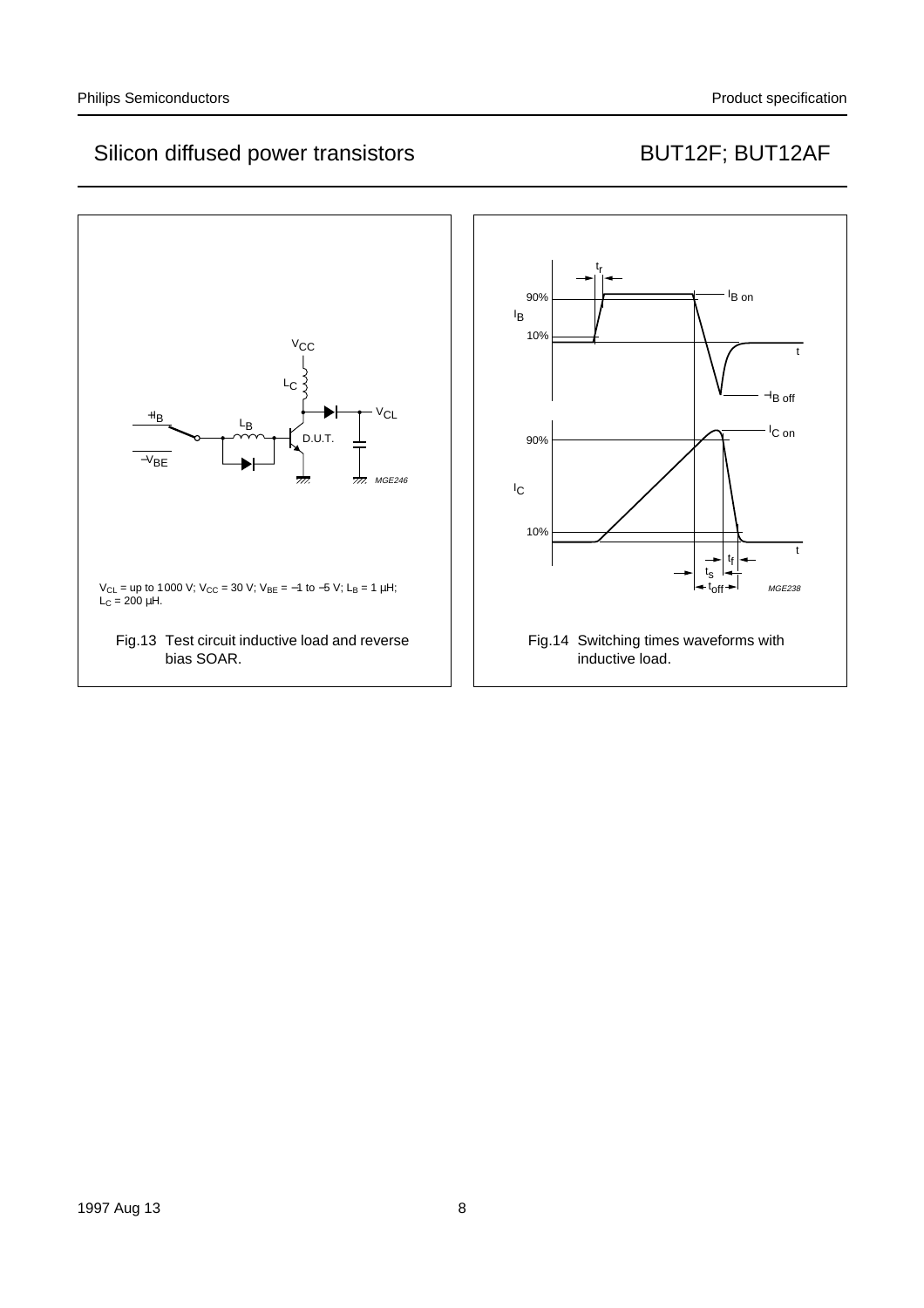### **PACKAGE OUTLINE**

### **Plastic single-ended package; isolated heatsink mounted;** 1 mounting hole; 3 lead TO-220 exposed tabs **SOT186**

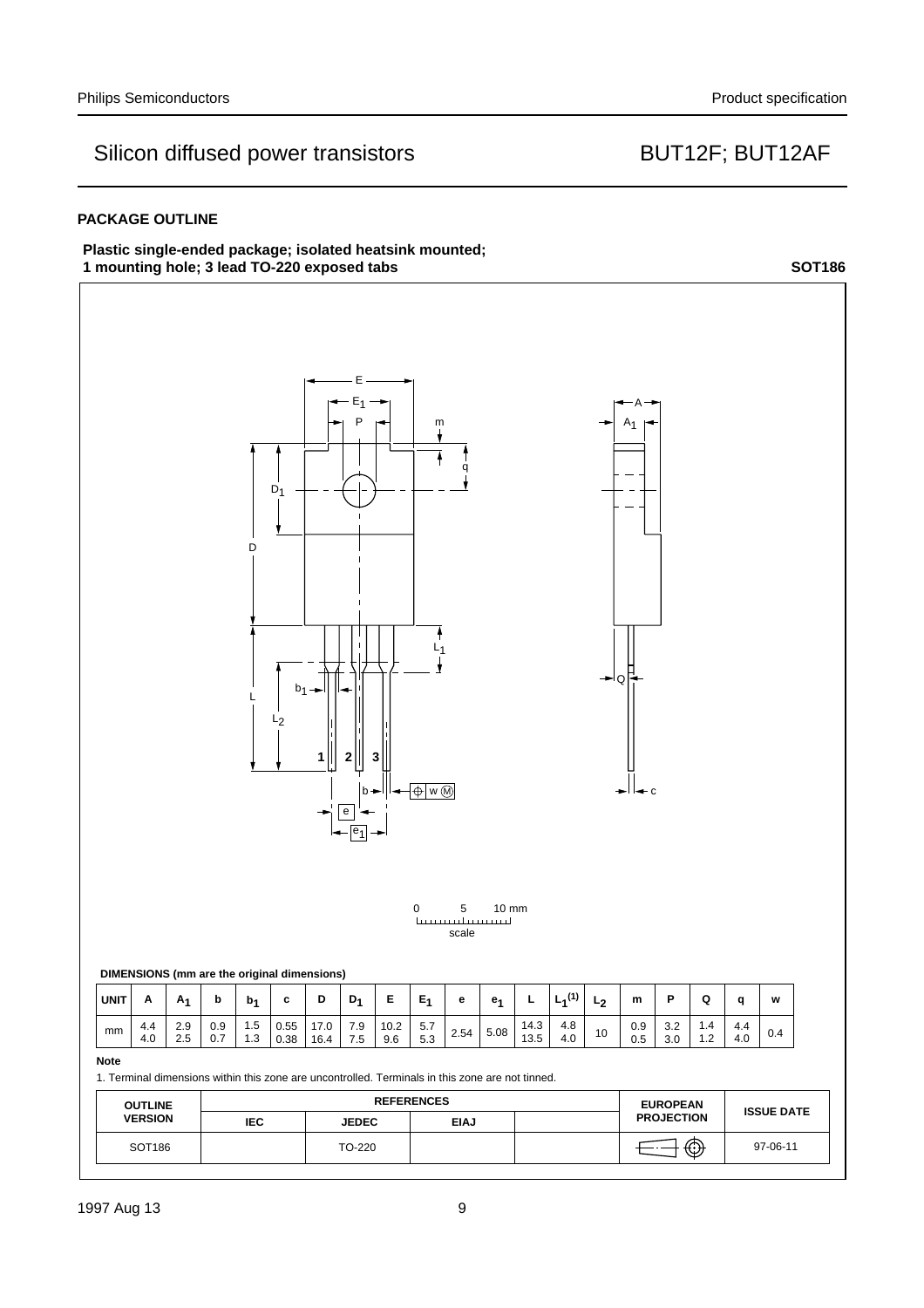### **DEFINITIONS**

| Data sheet status                                                                                                                                                                                                                                                                                                                                                                                                                                                  |                                                                                       |  |  |  |
|--------------------------------------------------------------------------------------------------------------------------------------------------------------------------------------------------------------------------------------------------------------------------------------------------------------------------------------------------------------------------------------------------------------------------------------------------------------------|---------------------------------------------------------------------------------------|--|--|--|
| This data sheet contains target or goal specifications for product development.<br>Objective specification                                                                                                                                                                                                                                                                                                                                                         |                                                                                       |  |  |  |
| Preliminary specification                                                                                                                                                                                                                                                                                                                                                                                                                                          | This data sheet contains preliminary data; supplementary data may be published later. |  |  |  |
| Product specification                                                                                                                                                                                                                                                                                                                                                                                                                                              | This data sheet contains final product specifications.                                |  |  |  |
| <b>Limiting values</b>                                                                                                                                                                                                                                                                                                                                                                                                                                             |                                                                                       |  |  |  |
| Limiting values given are in accordance with the Absolute Maximum Rating System (IEC 134). Stress above one or<br>more of the limiting values may cause permanent damage to the device. These are stress ratings only and operation<br>of the device at these or at any other conditions above those given in the Characteristics sections of the specification<br>is not implied. Exposure to limiting values for extended periods may affect device reliability. |                                                                                       |  |  |  |
| <b>Application information</b>                                                                                                                                                                                                                                                                                                                                                                                                                                     |                                                                                       |  |  |  |
| Where application information is given, it is advisory and does not form part of the specification.                                                                                                                                                                                                                                                                                                                                                                |                                                                                       |  |  |  |

### **LIFE SUPPORT APPLICATIONS**

These products are not designed for use in life support appliances, devices, or systems where malfunction of these products can reasonably be expected to result in personal injury. Philips customers using or selling these products for use in such applications do so at their own risk and agree to fully indemnify Philips for any damages resulting from such improper use or sale.